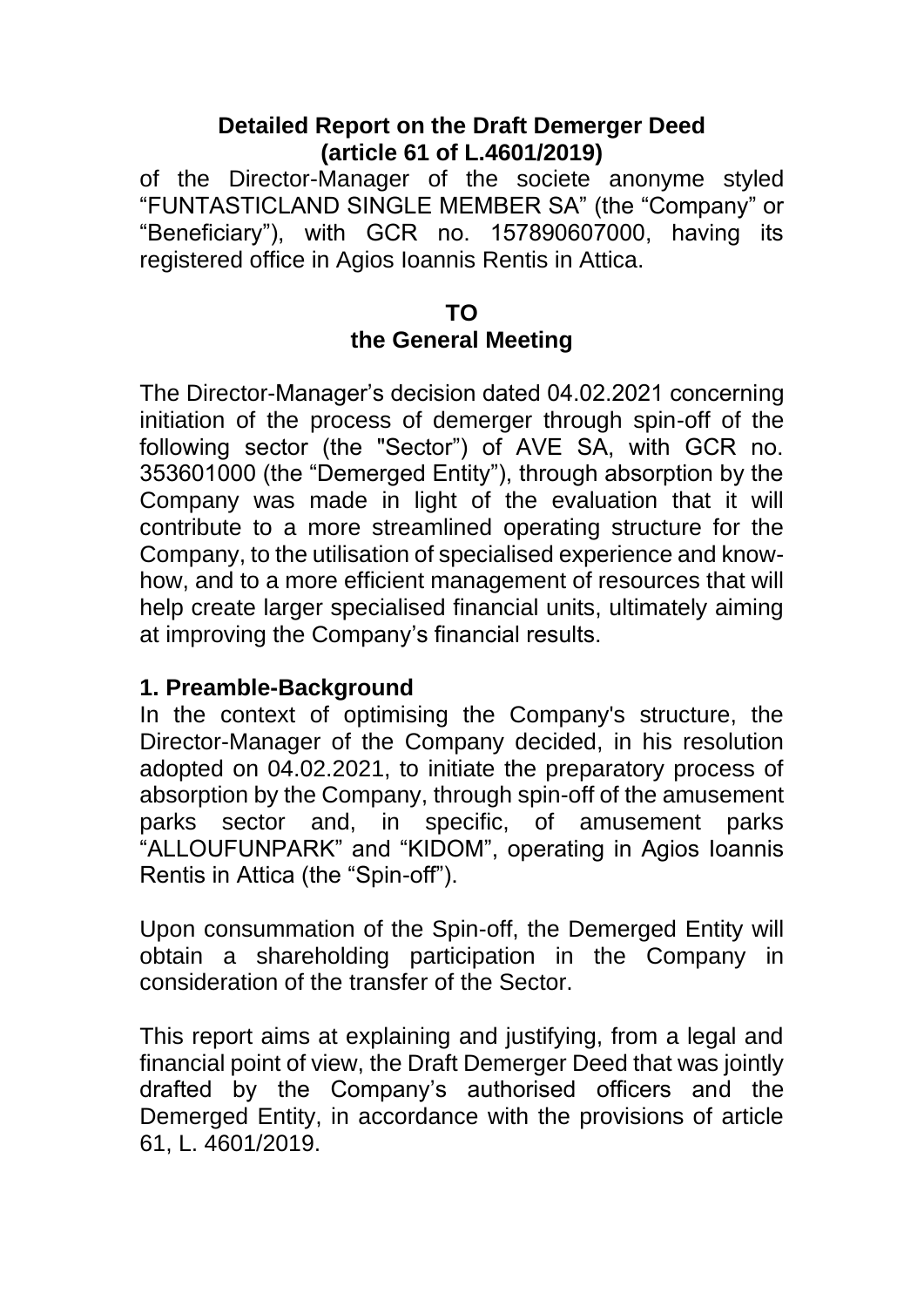### **2. Rationale & benefits of the Demerger from a financial and legal point of view**

The purpose of the Spin-off is the following:

a) to implement a more streamlined and efficient administrative set-up,

b) to improve financial results which are certain to contribute to the Company's strengthening, and

c) to achieve greater benefit for the Company's shareholder.

## **Legal Framework**

It is recommended that the Spin-off be implemented in accordance with the applicable provisions of Law 4601/2019 on corporate transformation, supplemented by the provisions of Law 4548/2018 re: societes anonymes and the provisions of Law 4172/2013.

The Spin-Off will be completed after all conditions are satisfied and upon expiry of the time-limits required under applicable legislation. As of the consummation of the Spin-off, the Company will become global successor of the Demerged Entity's transferred assets, substituting the Demerged Entity in all its legal relations with third parties relating to the Sector.

### **3. Exchange Ratio**

3.1. Summarised below is the net position of the sector in euro, as reflected in the Auditors' Report.

Amusement parks sector €20,990

The Beneficiary's current share capital is as follows:

The Beneficiary's share capital currently amounts to 50,000 euro, divided into 5,000 common registered shares of a nominal value of 10 euro each. The sole shareholder of the Beneficiary is Vassileios Georgopoulos.

3.2. According to the Accounting Statement for the Sector and the Auditors' Report, and taking into consideration the Beneficiary's current share capital mentioned above, its share capital after consummation of the Spin-off will be as follows: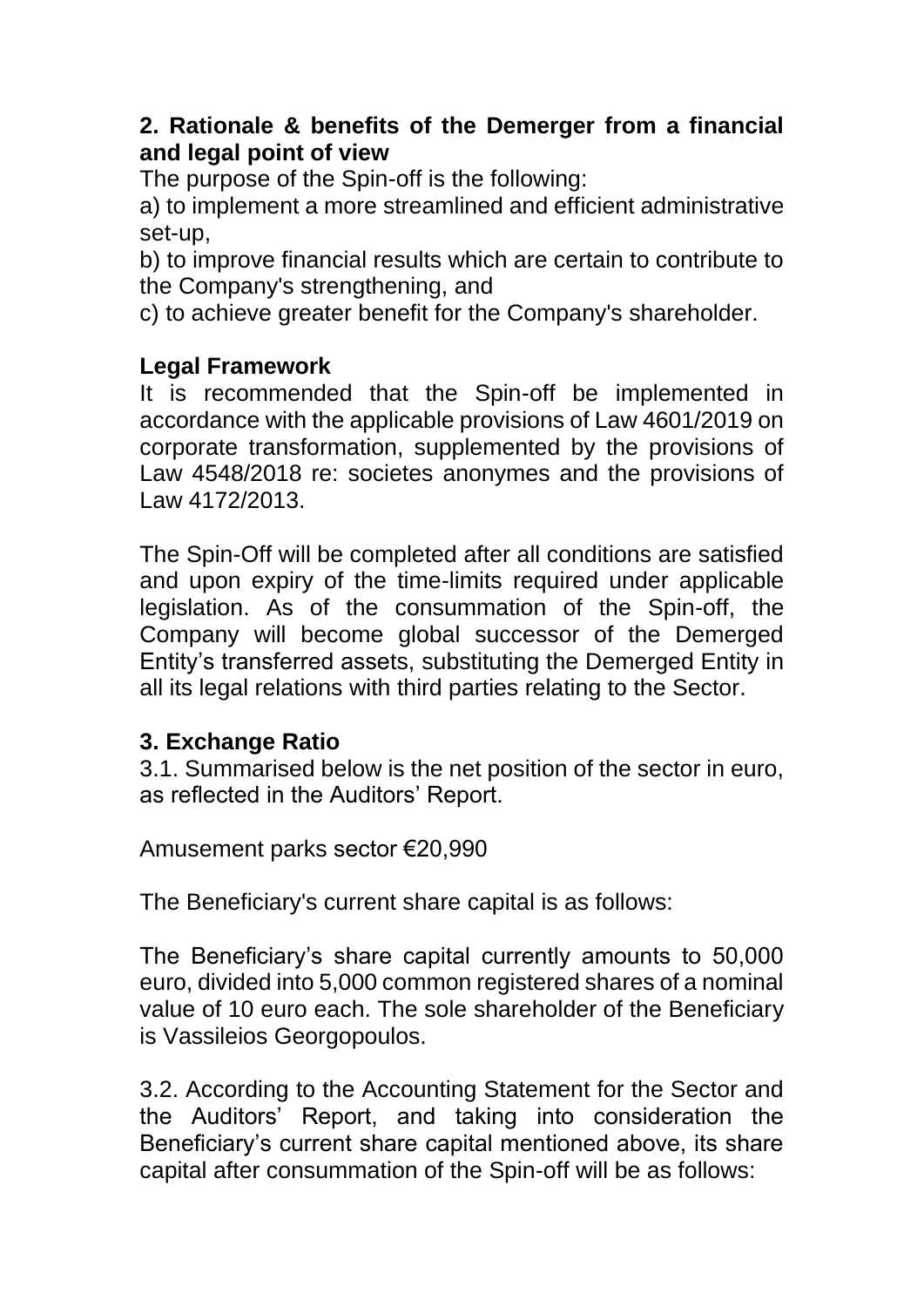The additional share capital that will result on the basis of the values of the net assets concerning the Sector, as same were estimated in the Auditors' Reports, will be equal to 20,990 euro, corresponding to 2,099 shares of a nominal value of 10 euro each. In this light, upon consummation of the Spin-off, the Beneficiary's share capital will amount to 70,990 euro (i.e. the existing share capital of 50,000 euro, plus 20,990 euro representing the Sector's value), divided into 7,099 common registered shares (i.e. 5,000 existing shares plus 2,099 shares for the Sector), of a nominal value of 10 euro each.

3.3. The method selected for the exchange ratio between the Demerged Entity's shares and the shares to be received from the Beneficiary in consideration of the transfer of the Sector, is the net position approach.

In this light:

The Demerged Entity will receive from the Beneficiary 2,099 shares of a nominal value of 10 euro each, in consideration of the contribution of the Sector.

The exchange ratio of the contribution of the net position of the Demerged Entity's sector to the shares to be received from the Beneficiary is considered fair and reasonable.

Following the above, the shareholding structure of the Company is formulated as follows;

1) Vassileios Georgopoulos: 70.43%

2) AVE SA: 29.57%.

Moreover, it is noted that, as the Director -Manager was informed by the Board of Directors of the Demerged Entity, there were no particular challenges in the valuation of the Sector's assets and liabilities, and there has been no significant change in these assets and liabilities from the date of the relevant Auditors' Report to this day.